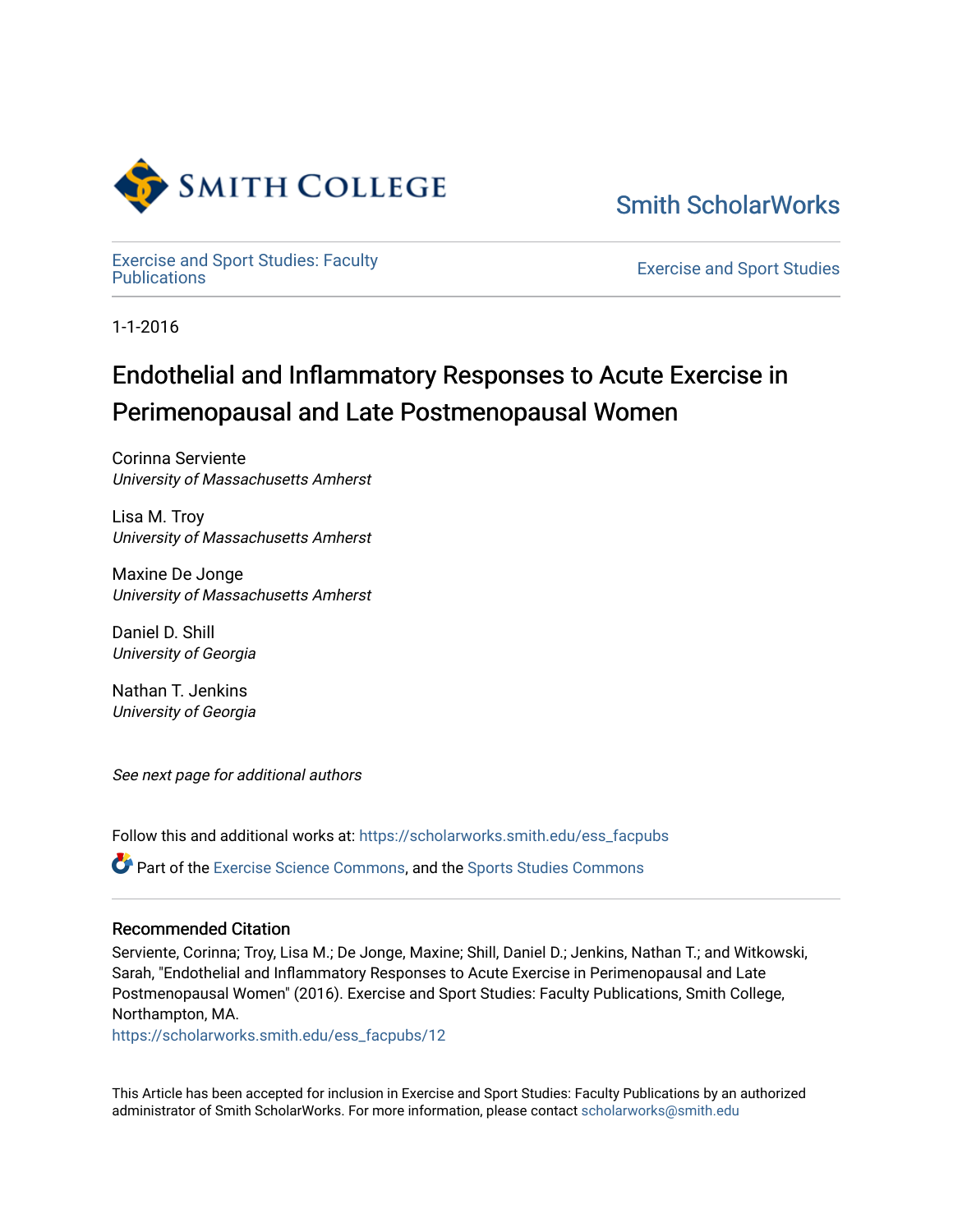## Authors

Corinna Serviente, Lisa M. Troy, Maxine De Jonge, Daniel D. Shill, Nathan T. Jenkins, and Sarah Witkowski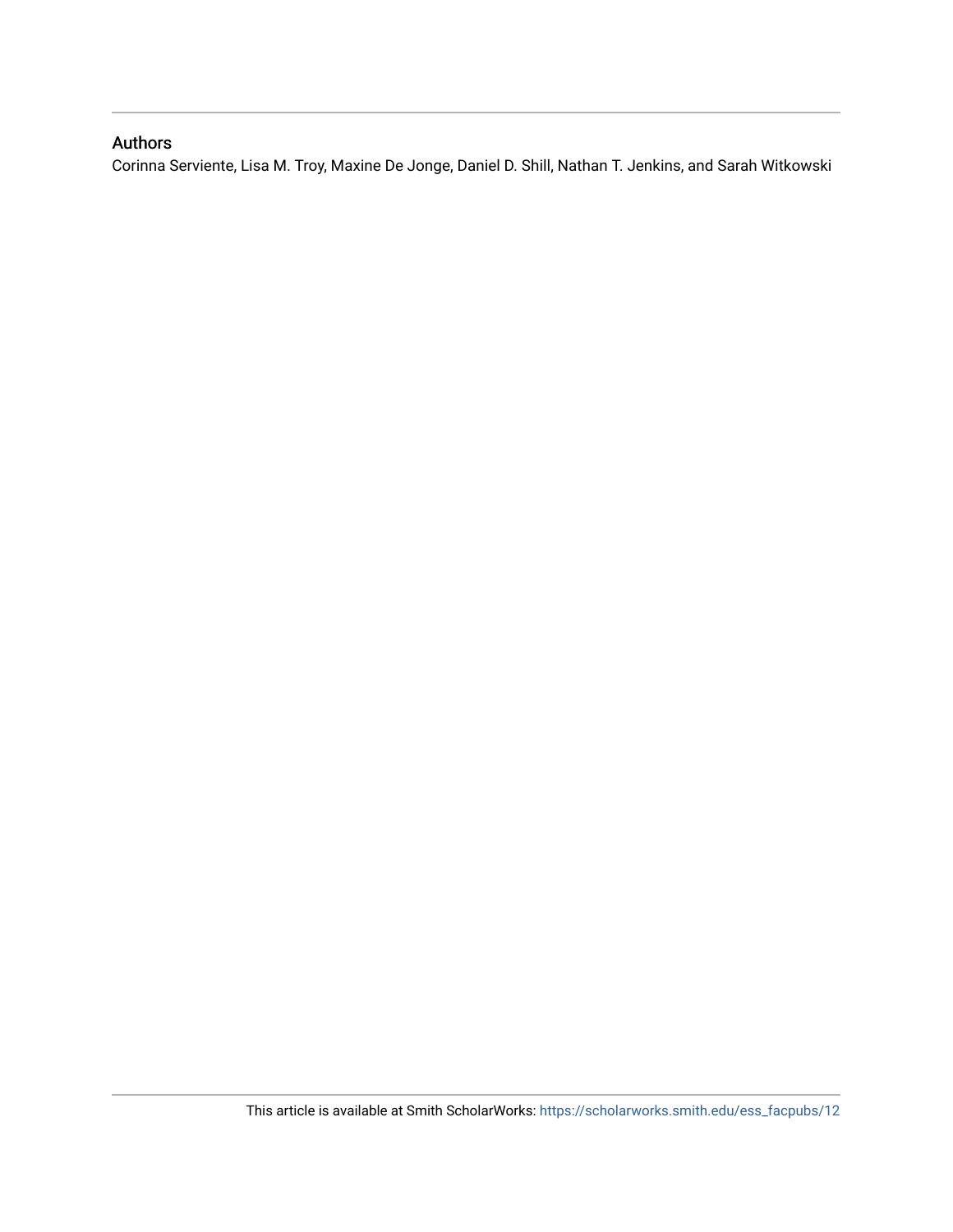# Endothelial and inflammatory responses to acute exercise in perimenopausal and late postmenopausal women

**Corinna Serviente,<sup>1</sup> Lisa M. Troy,<sup>2</sup> Maxine de Jonge,<sup>1</sup> Daniel D. Shill,<sup>3</sup> Nathan T. Jenkins,<sup>3</sup> and Sarah Witkowski<sup>1</sup>**

1 *Department of Kinesiology, University of Massachusetts Amherst, Amherst, Massachusetts;* <sup>2</sup> *Department of Nutrition, University of Massachusetts Amherst, Amherst, Massachusetts; and* <sup>3</sup> *Department of Kinesiology, University of Georgia, Athens, Georgia*

Submitted 9 May 2016; accepted in final form 15 August 2016

**Serviente C, Troy LM, de Jonge M, Shill DD, Jenkins NT, Witkowski S.** Endothelial and inflammatory responses to acute exercise in perimenopausal and late postmenopausal women. *Am J Physiol Regul Integr Comp Physiol* 311: R841–R850, 2016. First published August 17, 2016; doi:10.1152/ajpregu.00189.2016.—Endothelial dysfunction and inflammation are characteristics of subclinical atherosclerosis and may increase through progressive menopausal stages. Evaluating endothelial responses to acute exercise can reveal underlying dysfunction not apparent in resting conditions. The purpose of this study was to investigate markers of endothelial function and inflammation before and after acute exercise in healthy low-active perimenopausal (PERI) and late postmenopausal (POST) women. Flow-mediated dilation (FMD),  $CD31+/CD42b$ <sup>-</sup> and  $CD62E$ <sup>+</sup> endothelial microparticles (EMPs), and the circulating inflammatory factors monocyte chemoattractant protein 1 (MCP-1), interleukin 8 (IL-8), and tumor necrosis factor- $\alpha$  (TNF- $\alpha$ ) were measured before and 30 min after acute exercise. Before exercise, FMD was not different between groups (PERI:  $6.4 \pm 0.9\%$  vs. POST:  $6.5 \pm 0.8\%$ ,  $P = 0.97$ ; however, after acute exercise PERI tended to improve FMD (8.5  $\pm$  0.9%, *P* = 0.09), whereas POST did not (6.2  $\pm$  0.8%,  $P = 0.77$ ). Independent of exercise, we observed transient endothelial dysfunction in POST with repeated FMD measures. There was a group  $\times$  exercise interaction for CD31<sup>+</sup>/CD42b<sup>-</sup> EMPs ( $P = 0.04$ ), where CD31<sup>+</sup>/CD42b<sup>-</sup> EMPs were similar before exercise (PERI: 57.0  $\pm$  6.7 EMPs/ $\mu$ l vs. POST: 58.5  $\pm$  5.3 EMPs/ $\mu$ l, *P* = 0.86) but were higher in POST following exercise (PERI:  $48.2 \pm 6.7$  EMPs/ $\mu$ l vs. POST: 69.4  $\pm$  5.3 EMPs/ $\mu$ l, *P* = 0.023). CD62E<sup>+</sup> EMPs were lower in PERI compared with POST before exercise  $(P < 0.001)$  and increased in PERI ( $P = 0.04$ ) but did not change in POST ( $P = 0.68$ ) in response to acute exercise. After acute exercise, MCP-1 (*P* 0.055), TNF- $\alpha$  ( $P = 0.02$ ), and IL-8 ( $P < 0.001$ ) were lower in PERI but only IL-8 decreased in POST ( $P < 0.001$ ). Overall, these data suggest that perimenopausal and late postmenopausal women display different endothelial and inflammatory responses to acute exercise.

menopause; endothelial function; inflammation; acute exercise

CARDIOVASCULAR DISEASE (CVD) is the leading cause of death for women in developed countries (40) and 1 in 3 women die from CVD annually (19). Menopause is generally associated with an increase in CVD risk factors, with an acceleration of risk that begins during the perimenopausal years and continues to worsen into postmenopause (38, 39). Ovarian hormones are generally believed to exert protective cardiovascular effects (33, 44). Perimenopausal and postmenopausal women differ in ovarian hormone exposure; perimenopausal women retain intermittent exposure that is absent in postmenopausal women.

Peri- and postmenopausal women also differ in the length of time ovarian hormone exposure has been reduced. Interestingly, hormone replacement therapy efficacy varies in women at different menopausal stages (31, 37), which may be related to these differences. Because of the accelerated risk that occurs during perimenopause, and ovarian hormone differences between peri- and postmenopausal women, it is important to evaluate mechanisms related to increased CVD risk in women at different menopausal stages. Improved knowledge of CVD risk accumulation during the menopausal transition may advance efforts to monitor and mediate risk in aging women.

The mechanisms behind adverse changes in CVD risk that accompany menopause are still unclear but may be related to changes in ovarian hormones or traditional CVD risk factors such as blood pressure or lipid levels  $(38-40)$ . These changes, along with changes in inflammatory cytokines such as monocyte chemoattractant protein 1 (MCP-1), interleukin 8 (IL-8), and tumor necrosis factor- $\alpha$  (TNF- $\alpha$ ) may adversely impact endothelial function, which itself leads to an increased risk of cardiovascular disease (7). Endothelial cells are a physical barrier between blood and blood vessel walls and have a variety of dynamic properties. Endothelial cells secrete factors that affect vasomodulation, platelet adhesion and aggregation, smooth muscle cell migration and proliferation, and inflammation (69). In response to an increase in shear stress, endothelial cells cause vasodilation via the secretion of nitric oxide (NO) (50) and can release endothelial microparticles (EMP) indicative of endothelial activation  $(CD62E^+)$  and/or apoptosis  $(CD31<sup>+</sup>/CD42b<sup>-</sup>)$  (12, 71). Inflammation is associated with oxidation of LDL-cholesterol and expression of cytokines (20, 57). Endothelial function appears to decline through the menopausal transition (46). This decline may be related to changes in inflammatory cytokines such as MCP-1, IL-8, and TNF- $\alpha$ , as these cytokines are involved in the initiation of the inflammatory process and trigger the recruitment of white blood cells to damaged endothelial cells, potentially leading to the initiation of the atherosclerotic process. As such, they have been implicated as potential early markers of cardiovascular disease (3, 41, 61).

Exercise is associated with improved endothelial function. The endothelial response to acute exercise is attributed to increased NO bioavailability and decreased vasoconstrictor factors (i.e., endothelin-1) (20). Acute exercise may also change markers of endothelial apoptosis and endothelial activation (36) and can transiently increase cytokine expression (35, 57, 58). Furthermore, the endothelial response to acute exercise may reveal differences in endothelial function in groups with differing cardiovascular disease risk, despite sim-

Address for reprint requests and other correspondence: S. Witkowski, 30 Eastman Lane, 106 Totman Bldg., Amherst, MA 01003 (e-mail: [switkows@kin.umass.edu\)](mailto:switkows@kin.umass.edu).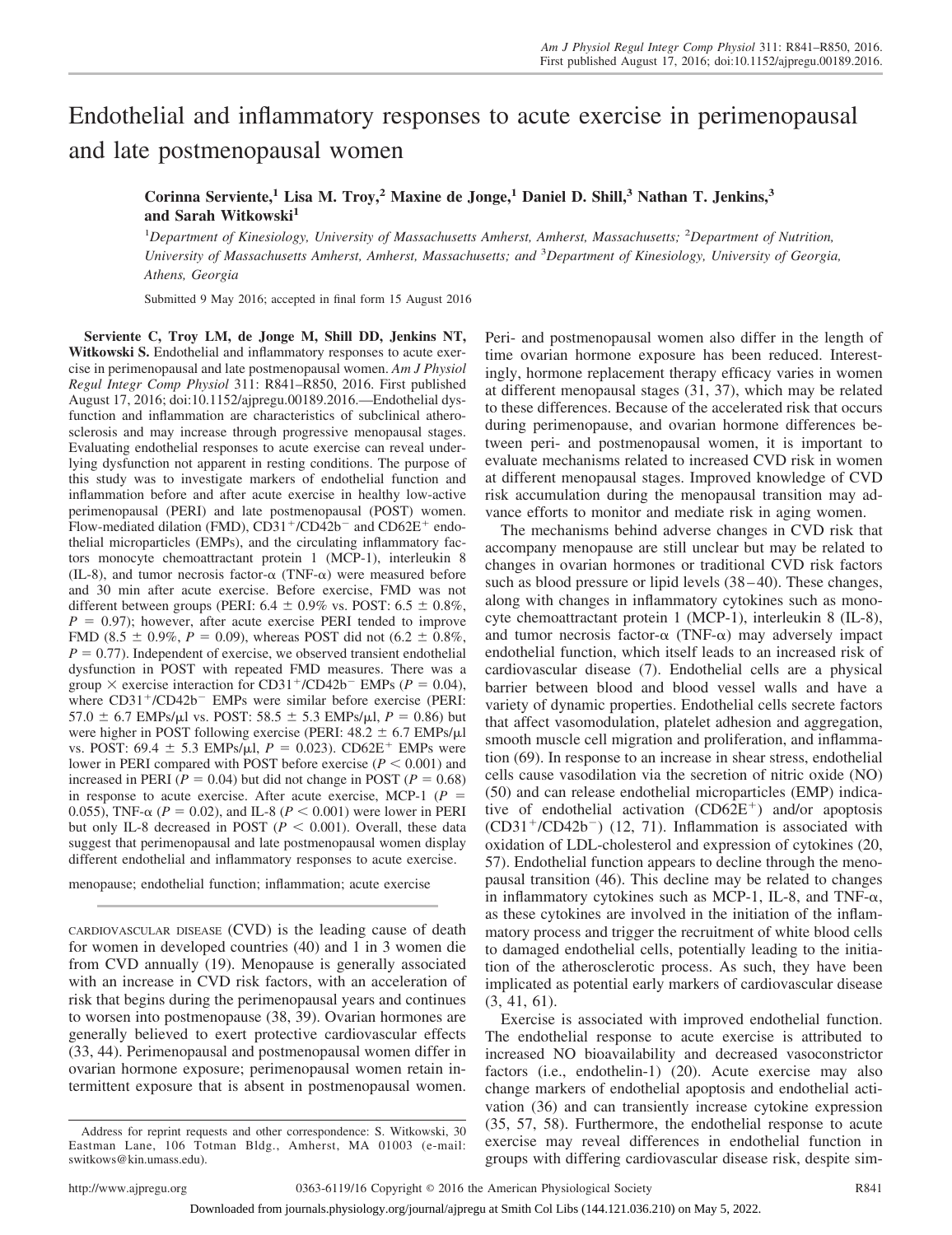ilar preexercise function (16, 18). Therefore, we aimed to assess differences in endothelial function and inflammatory biomarkers before and after an acute bout of exercise in perimenopausal and late postmenopausal women. We hypothesized that markers of endothelial dysfunction and inflammation would be higher in late postmenopausal women compared with perimenopausal women before exercise. After acute exercise, we expected higher levels of inflammation and less of an endothelial response in the late postmenopausal compared with the perimenopausal group.

#### **MATERIALS AND METHODS**

The study consisted of three visits. The first and second visits were used for participant screening and to familiarize participants with study protocols. The third visit assessed endothelial and inflammatory markers before and after 30 min of moderate-intensity exercise.

*Participants.* Data collection was completed on 15 participants. Participants were classified as perimenopausal  $(n = 7)$  or late postmenopausal  $(n = 8)$  based on Stages of Reproductive Aging Workshop  $+10$  guidelines (21): early perimenopausal ( $n = 1$ ): variable menstrual cycle length ( 7 days different from normal); late perimenopausal  $(n = 6)$ :  $\geq 60$  days but <1 yr of amenorrhea; late postmenopausal  $(n = 8)$ : > 5 yr of amenorrhea. Early perimenopausal and late perimenopausal women were combined for this analysis. No early postmenopausal  $(\geq 1$  yr and  $\leq 5$  yr amenorrhea) women were included.

Participants were screened for cholesterol, triglycerides, fasting plasma glucose, body fat percentage via dual X-ray absorptiometry, and blood pressure. Participants were normotensive, nondiabetic, had normal blood lipid chemistries (LDL-C: ≤159 mg/dl, HDL-C>40 mg/dl, triglycerides  $\leq$ 150 mg/dl), were  $\leq$ 65 yr old, and participated in  $\leq$ 150 min/wk of moderate intensity activity or  $\leq$ 75 min/wk of vigorous intensity activity (accumulated in 10-min bouts). Physical activity was assessed using the International Physical Activity Questionnaire, which has been validated in this age range (11). Participants were excluded if they did not meet inclusion criteria or were taking hormone replacement therapy; were undergoing treatment for menopausal symptoms; had taken oral contraceptives in the past 6 mo; had a history of cardiovascular disease, myocardial infarction, cardiovascular intervention (e.g., pacemaker implant), chronic menstrual irregularities before menopause; breast cancer, vaginal bleeding, abnormal uterine/ovary anatomy, venous thromboembolism, acute liver or gallbladder disease; used medications or vitamin/supplements known to impact endothelial function, such as cholesterol-lowering and/or antiinflammatory medications; or were current smokers or had smoked in the 6 mo before study enrollment. All experimental protocols were approved by the Institutional Review Board of the University of Massachusetts Amherst.

*Acute exercise protocol.* An incremental treadmill VO<sub>2 max</sub> test was used to assess peak oxygen consumption (Parvo Medics TrueOne 2400, Sandy, UT) and heart rate using a 12-lead electrocardiogram. On a separate day, participants walked on a treadmill for 30 min at the heart rate that corresponded to  $60-64\%$  of peak oxygen uptake. The session began and ended with a 5-min warm up and cool down. A Polar FT1 heart rate monitor (Polar Electro, Lake Success, NY) was used to verify that the participant maintained the prescribed intensity throughout the session. Before and 30 min after the acute bout of exercise, a blood draw and two flow-mediated dilation (FMD) studies, conducted 15 min apart, were completed.

*Flow-mediated dilation.* All participants underwent an FMD familiarization trial before data collection. FMD protocols were completed in the morning to control for diurnal variation, and menstruating early perimenopausal women were assessed on menstrual cycle *days 2–5*. Participants followed a 3-day low-nitrate diet before data collection and were instructed to fast for 6 h, to avoid exercise, caffeine, smoking, and alcohol for 12 h, and to stop taking any vitamins and supplements 72 h before the visit.

FMD was assessed according to published guidelines (66). Briefly, after 10 min of supine rest, an L-12-5 ultrasound and Doppler probe with a 60° insonation angle (Philip's HD11XE Ultrasound System, Bothell, WA) was used to image the brachial artery proximal to the cubital fossa. A rapid inflation cuff (D. E. Hokanson, Bellevue, WA) was placed around the forearm. The brachial artery was continuously imaged during 2 min of rest, 5 min of forearm cuff inflation (200 mmHg), and 4 min following cuff deflation. Blood pressure and heart rate were recorded every minute while artery diameter was digitally captured using FMD Studio Suite Software (FMD Studio, Quipu, Pisa, Italy). For serial FMD trials, participants rested a minimum of 15 min between studies, and the second study began when baseline diameter had returned to prestudy values. Arm position, distance to the cuff, and position of the ultrasound probe were measured and marked to ensure consistency across trials. Digital video files were used to analyze baseline and peak diameter. Percent change in brachial artery diameter was calculated for all studies.

*Blood analysis: inflammation, microparticles, and estradiol.* Before and 30 min after acute exercise, participants underwent a blood draw to assess  $CD31^+/CD42b^-$  and  $CD62E^+$  EMPs, MCP-1, IL-8, and  $TNF-\alpha$ . Failure to obtain blood samples in two of the participants resulted in analysis of five perimenopausal and eight late postmenopausal women. Inflammatory cytokines were assessed using an MSD V-Plex Plus Custom Cytokine & Chemokine Assay (Meso Scale Discovery, Rockville, MD; [https://www.mesoscale.com/en/products\\_](https://www.mesoscale.com/en/products_and_services/assay_kits/v-plex/v-plex_product_selector) [and\\_services/assay\\_kits/v-plex/v-plex\\_product\\_selector\)](https://www.mesoscale.com/en/products_and_services/assay_kits/v-plex/v-plex_product_selector). All samples were run in triplicate and fell within the assay detection range. The average coefficients of variation for MCP-1, TNF- $\alpha$ , and IL-8 were 5.6%, 3.8%, and 2.5%, respectively.

EMP concentrations were determined in batch assays as previously described (68). Flow cytometry data were analyzed via FlowJo V10.1r5 (FlowJo, Ashland, OR). EMPs were identified and confirmed using forward and side scatter parameters of 90 nm calibration beads (Polysciences, Warrington, PA), and concentrations were calculated using CountBright Absolute Counting Beads (ThermoFisher Scientific, Waltham, MA). EMPs were defined as  $CD31<sup>+</sup>/CD42b<sup>-</sup>$  (indicative of endothelial apoptosis) and CD62E<sup>+</sup> (indicative of endothelial activation) events within the microparticle gate.

17-β-Estradiol was assessed using a colorimetric ELISA assay (Invitrogen, Camarillo, CA; [https://www.thermofisher.com/order/](https://www.thermofisher.com/order/catalog/product/KAQ0621) [catalog/product/KAQ0621\)](https://www.thermofisher.com/order/catalog/product/KAQ0621). All samples were run in triplicate according to manufacturer instructions. A standard curve was calculated  $(r^2 = 0.99)$  and sample values were fit to the curve. The average coefficient of variation for samples was 0.27%.

*Statistical analysis.* All data are presented as means  $\pm$  SE and were analyzed using SigmaStat software (Systat Software, San Jose, CA). Statistical significance in all figures is presented with *P* values. Interaction and main effects are noted with lines and individual comparisons are noted with brackets. Data were evaluated for the adherence to assumptions for each statistical test proposed. IL-8 data were normalized using a log-transformation, and estradiol data were transformed with a square root transformation for analysis. The nontransformed data are presented for interpretation. Differences between baseline characteristics were evaluated using independent *t*-tests, or if the data did not meet the equal variance assumption, a Mann-Whitney rank sum test was used. To evaluate differences in FMD (% change in FMD), EMPs, MCP-1, IL-8, and TNF- $\alpha$  concentrations within and between the two menopausal groups before and after exercise, two-way repeated measures ANOVAs (group  $\times$  exercise) were used, followed by Holm-Sidak post-hoc testing.

Post-hoc analyses were performed to assess differences in serial FMD measurements and to identify any relationships between inflammatory cytokines, estradiol, FMD values, and baseline characteristics. Serial FMD measurements were assessed with a three-way ANOVA (group  $\times$  exercise  $\times$  trial) and Holm-Sidak post-hoc testing. Pearson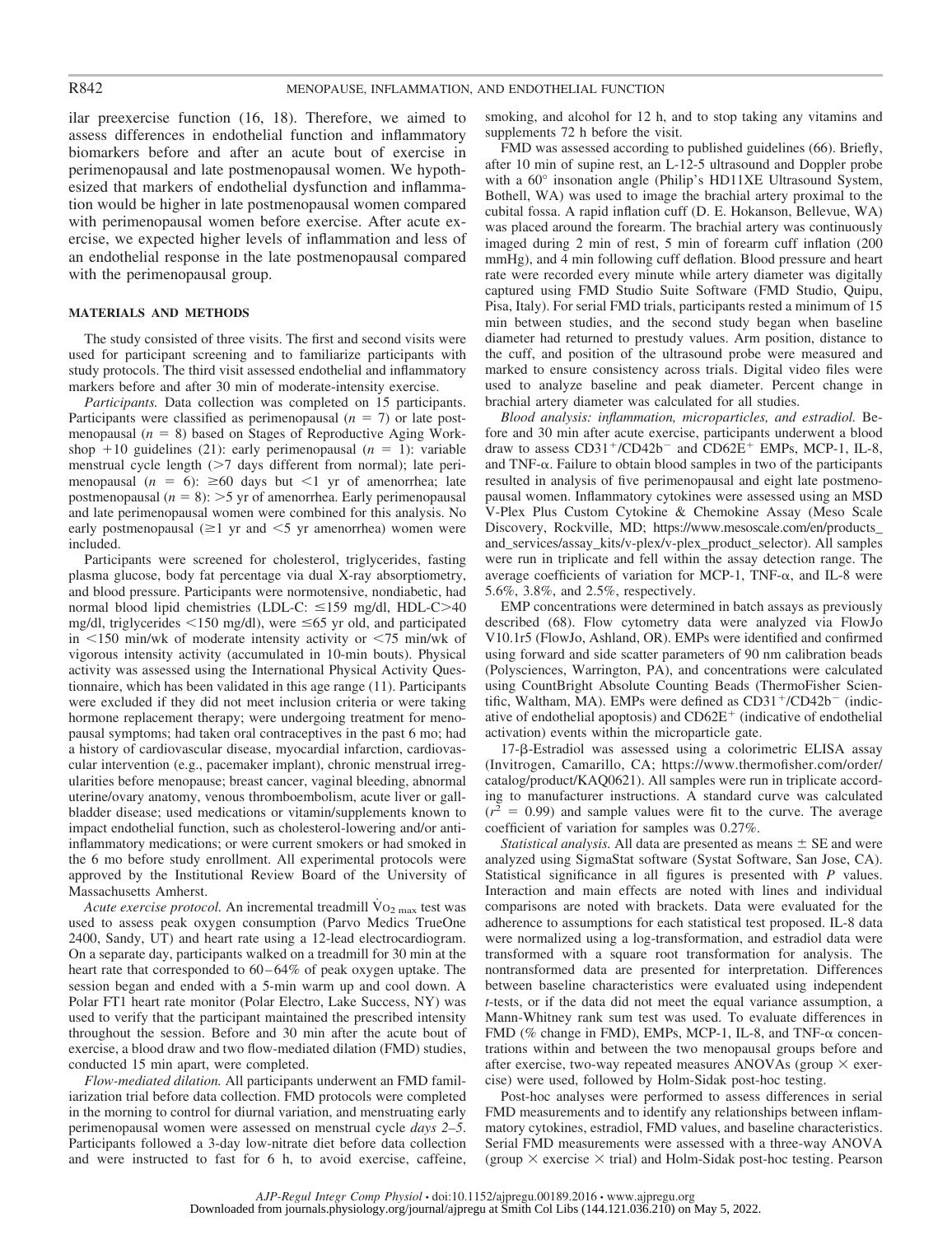product moment correlations were used to examine associations between variables, with the most relevant to the study outcomes reported.

Regression analysis was performed as an exploratory aim to determine the best predictors of the FMD response to acute exercise. The dependent variable was the average change in FMD from post- to preexercise. Forwards and backwards stepwise age-adjusted regression analysis was used to determine variables that were most predictive of the FMD response to acute exercise. Baseline characteristics [systolic blood pressure (SBP), diastolic blood pressure (DBP), body fat,  $\overline{V}O_{2 \text{ peak}}$ , HDL-C, LDL-C, TG, and FPG], preexercise endothelial microparticles, preexercise inflammatory cytokines, preexercise FMD, and menopausal status (0: perimenopause; 1: postmenopause) were included in the models. Menopausal status, estradiol, DBP, LDL-C,  $\text{V}_{\text{O}_2 \text{ peak}}$ , preexercise CD31<sup>+</sup>/CD42b<sup>-</sup> and CD62E<sup>+</sup> EMPs, preexercise MCP-1, and preexercise TNF- $\alpha$  were selected to include in the final models. A separate age-adjusted regression analysis was performed to determine the predictive power of menopausal status on the FMD response to acute exercise.

#### **RESULTS**

*Participant characteristics.* Baseline characteristics were similar for perimenopausal and late postmenopausal women (Table 1). Both groups had statistically similar height, weight, body fat percentage, body mass index (BMI),  $\mathrm{Vo}_{2 \text{ peak}}$ , highdensity lipoprotein cholesterol (HDL-C), fasting plasma glucose (FPG), SBP, DBP, and self-reported weekly time spent in moderate-to-vigorous physical activity (MVPA). Late postmenopausal women were significantly older and had higher LDL-C and lower estradiol compare with perimenopausal women. Ten-year risk of developing CVD, calculated using the Framingham Risk Calculator (13), was also significantly higher in the late postmenopausal group; however, both groups had relatively low CVD risk. Baseline characteristics were similar for the subgroups of participants used for EMP and cytokines analyses; however, LDL-C values did not differ between groups.

*Flow mediated dilation.* There was no effect of menopausal group ( $P = 0.234$ ) or exercise ( $P = 0.281$ ) on FMD. Before

Table 1. *Participant characteristics*

|                                                                     | Perimenopausal $(n = 7)$ | Postmenopausal $(n = 8)$ |
|---------------------------------------------------------------------|--------------------------|--------------------------|
| Years since FMP                                                     |                          | $8.8 \pm 1.5$            |
| Estradiol, pg/ml                                                    | $117.3 \pm 27.1$         | $16.5 \pm 9.0^*$         |
| Age, yr                                                             | $47.3 \pm 1.5$           | $58.9 \pm 1.4*$          |
| Height, cm                                                          | $163.7 \pm 3.1$          | $166.5 \pm 3.1$          |
| Weight, kg                                                          | $72.9 \pm 7.2$           | $69.0 \pm 4.3$           |
| Body fat, %                                                         | $40.8 \pm 2.6$           | $41.9 \pm 1.5$           |
| BMI, $\text{kg/m}^2$                                                | $27.0 \pm 2.3$           | $24.8 \pm 1.3$           |
| $\text{Vo}_{2\text{peak}}$ , ml·kg <sup>-1</sup> ·min <sup>-1</sup> | $30.1 \pm 1.6$           | $28.3 \pm 1.1$           |
| HDL-C, mg/dl                                                        | $70.4 \pm 9.7$           | $78.4 \pm 4.8$           |
| $LDL-C$ , mg/dl                                                     | $84.7 \pm 8.4$           | $116.5 \pm 9.5^*$        |
| FPG, mg/dl                                                          | $92.4 \pm 3.0$           | $99.5 \pm 1.7$           |
| SBP, mmHg                                                           | $104.6 \pm 5.6$          | $117.3 \pm 5.2$          |
| $DBP$ , mm $Hg$                                                     | $64.6 \pm 4.5$           | $64.6 \pm 2.7$           |
| TG, mg/dl                                                           | $52.0 \pm 6.9$           | $46.4 \pm 5.7$           |
| 10-year CVD risk, %                                                 | $1.9 \pm 0.3$            | $3.5 \pm 0.6^*$          |
| MVPA, MET-min/wk                                                    | $293.1 \pm 98$           | $100.3 \pm 40.9$         |

Participant characteristics for each group are expressed as means  $\pm$  SE. FMP, final menstrual period; BMI, body mass index; FPG, fasting plasma glucose; DBP, diastolic blood pressure; SBP, systolic blood pressure; LDL-C, low-density lipoprotein cholesterol; HDL-C, high-density lipoprotein cholesterol; CVD, cardiovascular disease; MVPA, moderate-to-vigorous physical activity; MET, metabolic equivalent.  $*P \leq 0.05$  for between group comparison.



Fig. 1. Before and after exercise, two flow-mediated dilation (FMD) trials were repeated 15 min apart. *A*: average individual response to acute exercise for each group. Open circles, individual changes in measurements, with the group mean represented by the black bar. *B*: average of individual trials for each group. The line represents the main effect of trial.

exercise, there were no differences in FMD between groups (perimenopause:  $6.4 \pm 0.9\%$  vs. postmenopause:  $6.5 \pm 0.8\%$ ,  $P = 0.97$ ). After exercise, the perimenopausal group tended to have a higher FMD response compared with preexercise levels  $(8.5 \pm 0.9\%, P = 0.09)$ , whereas the late postmenopausal group did not  $(6.2 \pm 0.8\%, P = 0.77)$ . Furthermore, perimenopausal women showed a trend for higher FMD after exercise compared with late postmenopausal women ( $P = 0.063$ ). The average change in FMD (Fig. 1*A*) between the two groups was not statistically different ( $P = 0.15$ ). There were no differences in baseline artery diameter (perimenopause:  $3.2 \pm 0.1$  mm preexercise vs.  $3.2 \pm 0.1$  mm postexercise; postmenopause:  $3.3 \pm 0.1$  mm vs.  $3.3 \pm 0.1$  mm postexercise) across groups  $(P = 0.53)$  or with exercise  $(P = 0.38)$ .

The effect of serial FMD measurements is controversial in the literature; some studies have shown no effect of serial measures (23, 54), whereas others have shown that the first measurement negatively impacts the second (49). Therefore, we investigated differences between repeated FMD measures (Fig. 1*B*). In perimenopausal women, there was no difference in FMD between serial measurements ( $P = 0.84$ ). However, the late postmenopausal group had an effect of serial measurements, with a lower FMD response in the second measurement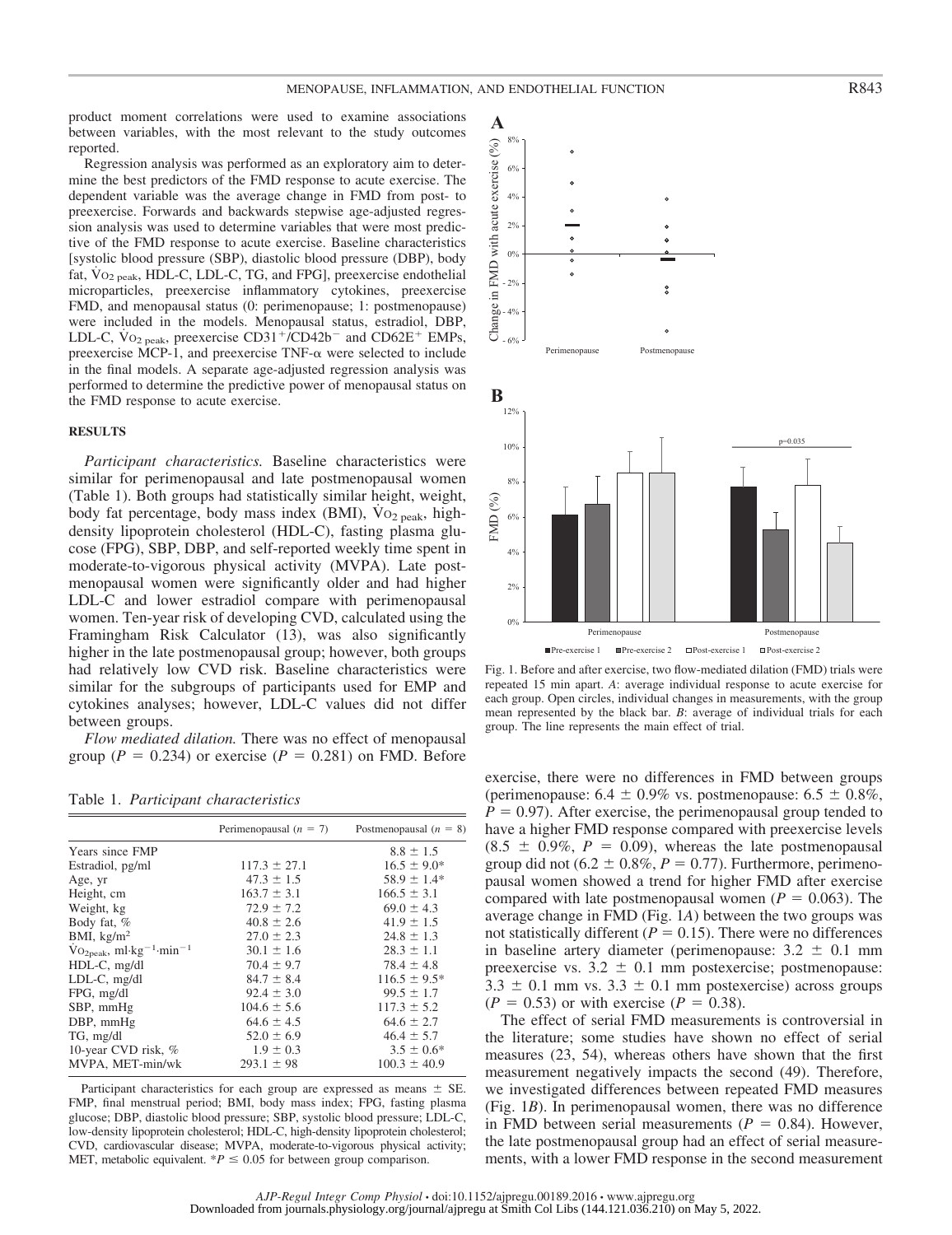compared with the first  $(P = 0.035)$ . This effect of serial measurements is further highlighted by a difference between perimenopausal and late postmenopausal women in the second measurement ( $P = 0.052$ ) and the trend for a group  $\times$  trial interaction ( $P = 0.110$ ). There were similar baseline diameters between groups ( $P = 0.23$ ), for all trials ( $P = 0.45$ ), before and after exercise ( $P = 0.68$ ), which reveals that the changes were not due to differences in starting diameter.

Pearson correlations were used to determine whether any variables were related to FMD in all participants. There was a trend for a relationship between the FMD response to acute exercise and estradiol ( $r = 0.50$ ,  $P = 0.08$ ).

Endothelial microparticles. For CD31<sup>+</sup>/CD42b<sup>-</sup> EMPs, there was a group  $\times$  exercise interaction ( $P = 0.04$ ). Before exercise,  $CD31<sup>+</sup>/CD42b<sup>-</sup>$  EMPs were similar in the perimenopausal and late postmenopausal group (perimenopause:  $57.0 \pm$ 6.7 EMPs/ $\mu$ l plasma vs. postmenopause: 58.5  $\pm$  5.3 EMPs/ $\mu$ l plasma,  $P = 0.86$ ). After acute exercise,  $CD31^{+}/CD42b^{-}$ EMPs were higher in the late postmenopausal group compared with the perimenopausal group (perimenopause:  $48.2 \pm 6.7$ EMPs/ $\mu$ l plasma vs. postmenopause: 69.4  $\pm$  5.3 EMPs/ $\mu$ l plasma,  $P = 0.023$ ). Furthermore, late postmenopausal women had a trend for higher postexercise levels ( $P = 0.07$ ), whereas perimenopausal women did not  $(P = 0.22)$  (Fig. 2*A*). Figure 2*B* shows the individual data for the difference between groups in response to acute exercise  $(P = 0.062)$ .

For CD62E<sup>+</sup> EMPs, there was a significant group effect  $(P = 0.002)$  and a trend for an effect of exercise  $(P = 0.06)$ . Before exercise CD62E<sup>+</sup> EMPs were significantly lower in the perimenopausal group (perimenopause:  $371.8 \pm 61.9$  EMPs/ $\mu$ l plasma vs. postmenopause:  $673.8 \pm 48.2$  EMPs/ $\mu$ l plasma,  $\overline{P}$  < 0.001). In response to acute exercise, CD62E<sup>+</sup> EMPs increased in the perimenopausal group but did not change in the late postmenopausal group (perimenopause:  $562.8 \pm 60.9$ EMPs/ $\mu$ l plasma,  $P = 0.04$ ; postmenopause: 702.4  $\pm$  48.2 EMPs/ $\mu$ l plasma,  $P = 0.68$ ) (Fig. 3*A*), and there was a trend for a difference between groups after exercise ( $P = 0.09$ ). Figure 3*B* shows the individual data for the difference between groups in response to acute exercise  $(P = 0.19)$ .

*Inflammation.* For MCP-1 there was a significant group  $\times$ exercise interaction ( $P = 0.03$ ). Before exercise, there was no difference in serum MCP-1 between perimenopausal and late postmenopausal women (perimenopause:  $341.5 \pm 38.4$  pg/ml vs. postmenopause:  $377.2 \pm 30.4$  pg/ml,  $P = 0.48$ ). Perimenopausal women tended to decrease MCP-1, whereas MCP-1 in late postmenopausal women did not change in response to acute exercise (perimenopause:  $300.2 \pm 38.4$  pg/ml,  $P =$ 0.055; postmenopause:  $397.4 \pm 30.4$  pg/ml,  $P = 0.21$ ). Furthermore, there was a trend for a difference between groups following exercise ( $P = 0.07$ ) (Fig. 4*A*). Figure 4*B* shows the individual data for the difference between menopausal groups in response to acute exercise  $(P = 0.043)$ .

There was an overall effect of exercise on TNF- $\alpha$  ( $P =$ 0.008). There was no difference in serum TNF- $\alpha$  between perimenopausal and late postmenopausal women before exercise (perimenopause:  $2.3 \pm 0.2$  pg/ml vs. postmenopause:  $2.6 \pm 0.2$  pg/ml,  $P = 0.30$ ). After exercise, perimenopausal women had a decrease in TNF- $\alpha$ , whereas TNF- $\alpha$  did not change in the late postmenopausal group (perimenopause:  $1.9 \pm 0.2$  pg/ml,  $P = 0.02$ ; postmenopause:  $2.4 \pm 0.2$  pg/ml,  $P = 0.09$ ) (Fig. 5*A*). Figure 5*B* shows the individual data for



Perimenopause Postmenopause Fig. 2. CD31-/CD42b endothelial microparticles (EMPs) were assessed before and 30 min after acute exercise. Line represents a group  $\times$  exercise interaction (A). Individual  $CD31^+/CD42b^-$  EMPs responses to acute exercise are represented with open circles. The black bar represents the mean of the group  $(B)$ .

the difference between groups in response to acute exercise  $(P = 0.425)$ .

For IL-8, there was a group  $\times$  exercise interaction ( $P =$ 0.02) and an overall effect of exercise  $(P < 0.001)$ . Both perimenopausal and late postmenopausal women experienced a decrease in IL-8 compared with preexercise levels (perimenopause:  $14.8 \pm 3.8$  pg/ml,  $P < 0.001$ ; postmenopause:  $15.3 \pm 1.6$ 4.1 pg/ml,  $P < 0.001$ ). Before exercise, perimenopausal women had a trend for higher serum IL-8 levels compared with late postmenopausal women (perimenopause:  $146.1 \pm 59.7$ pg/ml vs. postmenopause:  $57.1 \pm 13.3$  pg/ml,  $P = 0.07$ ) (Fig. 6*A*). Figure 6*B* shows the individual data for the difference between groups in the response to acute exercise ( $P = 0.093$ ). Preexercise IL-8 was significantly related to age  $(r = -0.65,$  $P = 0.02$ .

*Regression analysis.* Menopausal status alone only explained 15.3% of the variance in the FMD response to acute exercise; however, 70% of the variance in the response was explained when combined with low-density lipoprotein cholesterol,  $\mathrm{Vo}_{2 \text{ peak}}$ , and diastolic blood pressure (Table 2). When DBP was removed from the model, the predictive power decreased by  $\sim 10\%$  ( $R^2 = 0.604$ , adjusted  $R^2 = 0.495$ ,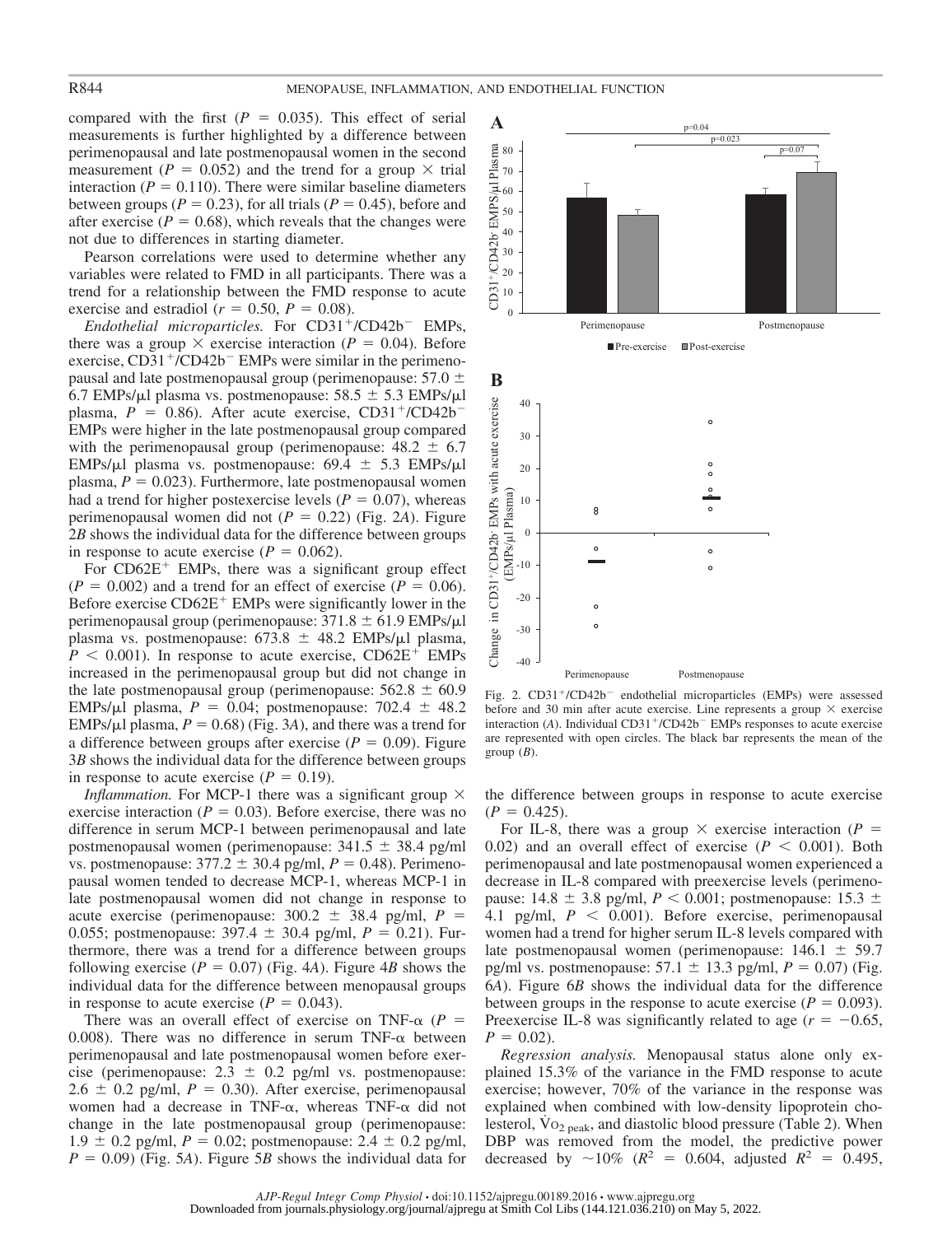### MENOPAUSE, INFLAMMATION, AND ENDOTHELIAL FUNCTION R845



Fig. 3. CD62E<sup>+</sup> EMPs were assessed before and 30 min after acute exercise (*A*). Individual responses to acute exercise are represented with open circles. Black bar represents the mean of the group (*B*).

 $P$ -value  $= 0.014$ ), suggesting that despite its lack of independent statistical significance, DBP has an important influence on the FMD response to acute exercise.

#### **DISCUSSION**

Our primary finding was that while there were few baseline differences between groups, healthy low-active perimenopausal and late postmenopausal women had different endothelial and inflammatory responses to acute exercise. Specifically, perimenopausal women responded to acute exercise with an increase in  $\text{C}D62E^+$  EMPs and a trend for an increase in FMD, along with decreases in the inflammatory cytokines MCP-1, TNF- $\alpha$ , and IL-8. Late postmenopausal women had no change in FMD,  $CD62E^+$  EMPs, MCP-1, or TNF- $\alpha$  and a trend for an increase in CD31<sup>+</sup>/CD42b<sup>-</sup> EMPs with acute exercise. Interestingly, late postmenopausal women demonstrated transient endothelial dysfunction with repeated FMD measurements. Overall, these results demonstrate that healthy low-active perimenopausal women have more adaptive endothelial and inflammatory responses to acute exercise compared with late postmenopausal women who demonstrate reduced responsiveness.

*Endothelial responses.* FMD is a preclinical marker for cardiovascular disease and is prognostic of cardiovascular events in postmenopausal women (56). When measured using established guidelines, FMD is largely NO mediated (66) and is related to coronary artery function (2). Most studies in middle-aged and older women have measured FMD after exercise training, with some reporting increased FMD (28) and others reporting no change in FMD (47, 64). Assessment of FMD before and after a single bout of exercise can provide insight into the ability of the endothelium to respond to this acute cardiovascular challenge (14, 52) and may elucidate differences in endothelial function and NO bioavailability that are not observed at rest. Disparate acute exercise FMD responses have been reported in groups with differing CVD risk. In overweight active and sedentary men, FMD did not differ before exercise; however, after acute exercise the sedentary group had a decreased FMD response, whereas the active group had an increased FMD response (22). This differential response to acute exercise has also been shown in smokers compared with nonsmokers (18) and in obese compared with lean premenopausal women (17). In the present study, although most CVD risk factors were similar between groups, late perimenopausal women had higher 10-yr CVD risk due to higher age and LDL-cholesterol. In women at distinct meno-



Fig. 4. Monocyte chemoattractant protein 1 (MCP-1) was analyzed from serum samples before and 30 min after acute exercise in both groups. Line represents a group  $\times$  exercise interaction (A). Individual responses to acute exercise are represented with open circles. Black bar represents the mean of the group (*B*).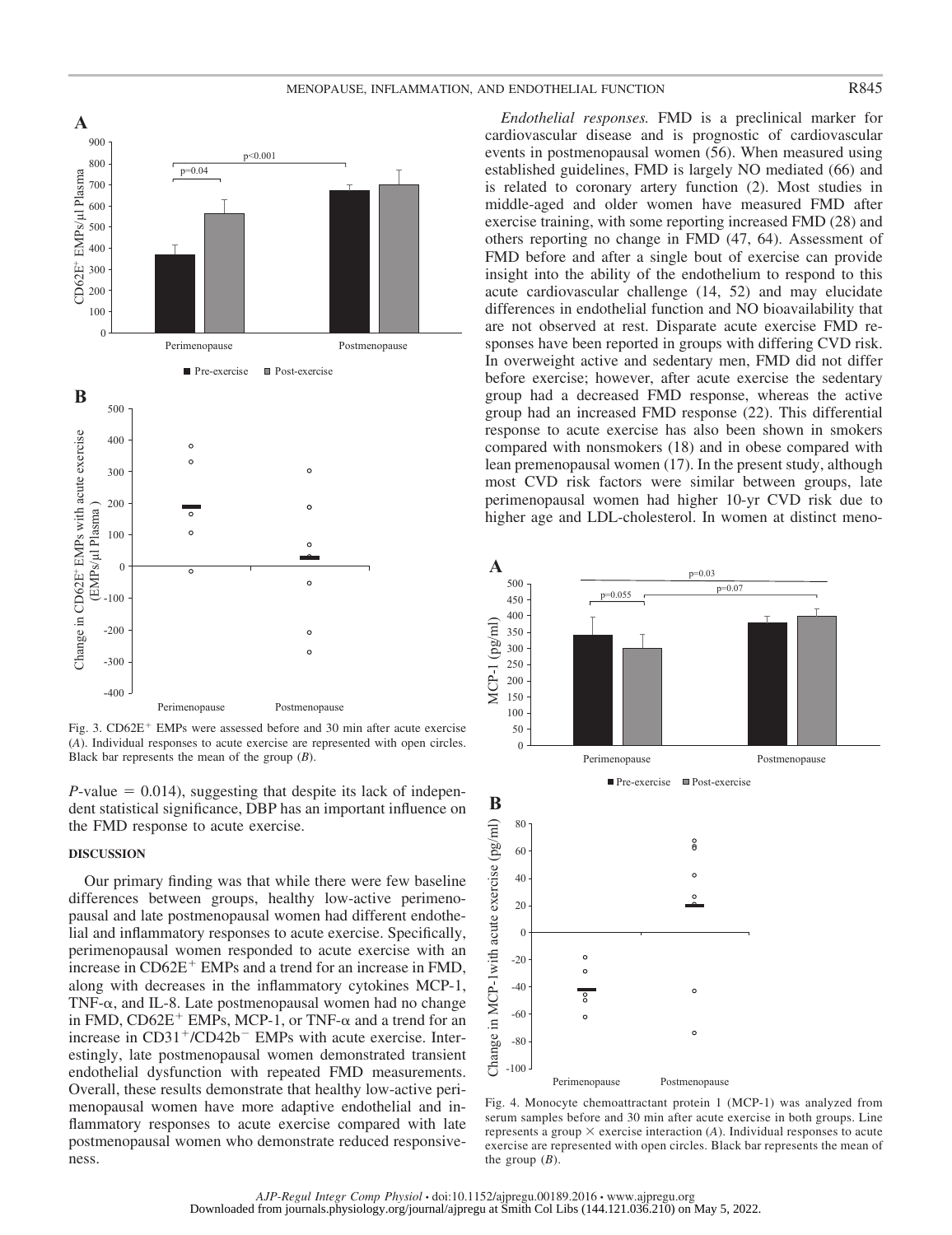



Fig. 5. Tumor necrosis factor- $\alpha$  (TNF- $\alpha$ ) was analyzed from serum samples before and 30 min after acute exercise in both groups. Line represents the main effect of exercise (*A*). Individual responses to acute exercise are represented with open circles. Black bar represents the mean of the group (*B*).

pausal stages, Moreau et al. (46) demonstrated that FMD generally decreased across the menopausal transition. However, when late perimenopausal and late postmenopausal women were matched for most CVD risk factors, no difference in FMD was found. Therefore, differences in CVD risk factors in our population may have contributed to the trend for a difference in the FMD response to acute exercise and is supported by a regression analysis where we determined that the combination of menopausal status,  $Vo<sub>2</sub>$ <sub>neak</sub>, LDL-C, and DBP predicted 70% of the FMD response to acute exercise.

The FMD response to acute exercise in women at different menopausal stages has not been well characterized. Studies comparing responses between pre- and postmenopausal women reported higher baseline FMD in premenopausal women compared with postmenopausal women and an enhanced FMD response to acute exercise in postmenopausal, but not premenopausal women (24, 25). Differences between these studies and data reported herein could be due to differences in FMD measurement technique. In the current study, FMD was measured with cuff placement distal to the imaged region, which is related to a largely NO-mediated vasodilatory response (66). FMD was measured in the other studies with a cuff placement proximal to the imaging site on the brachial artery. Proximal cuff placement is associated with the release of vasodilatory factors other than NO and/or the arterial myogenic response (66).

We found that in late postmenopausal, but not perimenopausal women, serial FMD measurements were associated with transient endothelial dysfunction that was not caused by differences in artery diameter. A recent review of current literature suggests that there may be a biphasic FMD response after acute exercise characterized by an initial blunted FMD, followed by an enhanced or normalized FMD (14). Furthermore, transient endothelial dysfunction has been reported in response to repeated FMD measurements (15), although it is generally accepted that serial FMD measures do not impact one another (23, 53) as the Brachial Artery Reactivity Task Force recommends completing FMD measurements 15 min apart to assess reproducibility (10). Transient endothelial dysfunction following serial FMD measurements separated by 15 min was previously shown in young healthy men (49). This dysfunction was ameliorated following supplementation with L-arginine, a cofactor necessary for the enzymatic production of NO by endothelial NO synthase, and was associated with elevated asymmetric dimethylarginine, a NO inhibitor (49). It is possible that the difference in postexercise FMD and the response to repeated FMD measurements for peri- and late postmenopausal



Fig. 6. IL-8 was analyzed from serum samples before and 30 min after acute exercise in both groups. Line represents a group  $\times$  exercise interaction (A). Individual responses to acute exercise are represented with open circles. Black bar represents the mean of the group (*B*).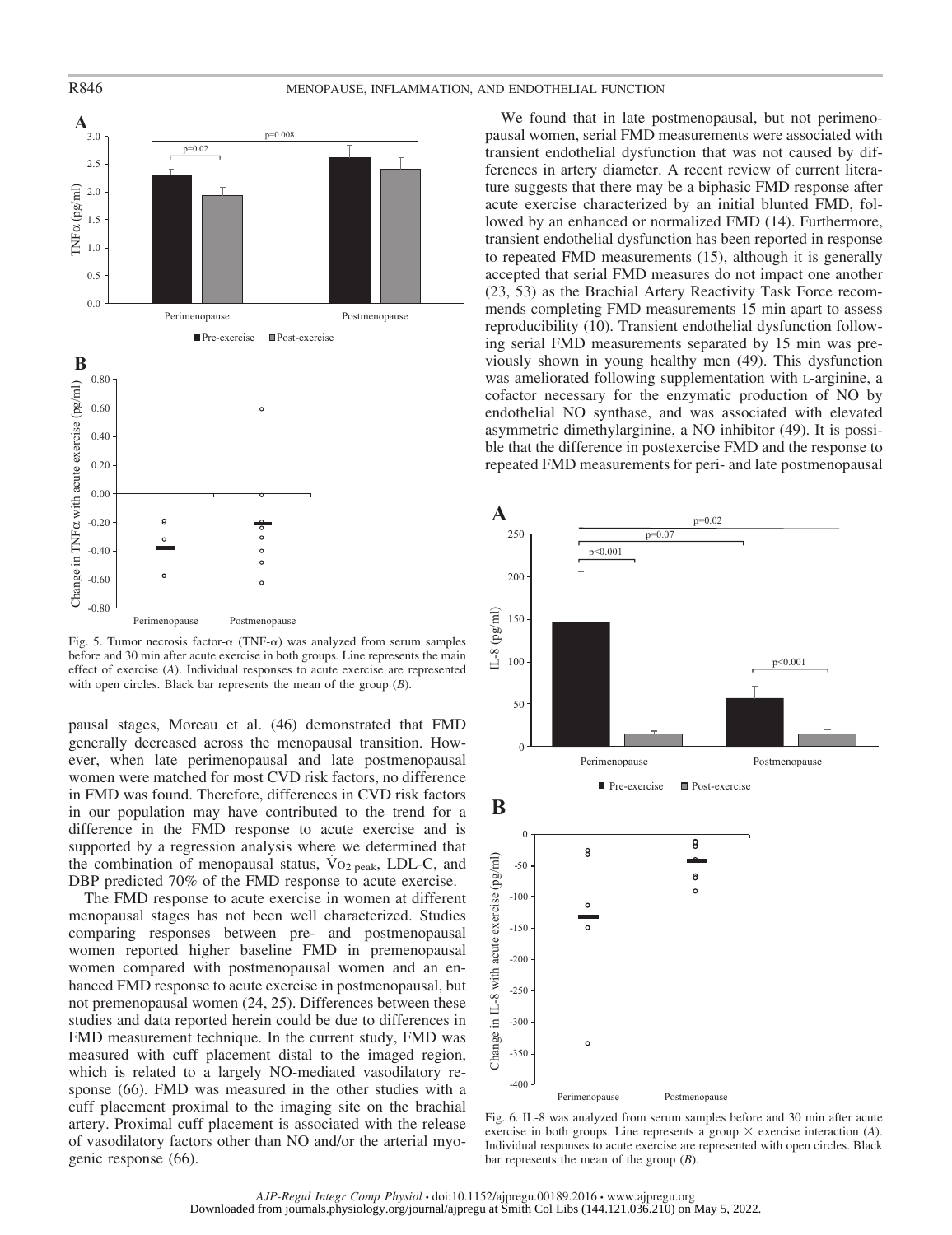Table 2. *Age-adjusted models of predictors in flow mediated dilation*

| Model $(P$ Value)         | Variables           | P Value | $R^2$ | Adjusted $R^2$ |
|---------------------------|---------------------|---------|-------|----------------|
| <i>Model 1</i> $(0.15)^*$ | Menopausal status   | 0.150   | 0.153 | 0.088          |
| <i>Model 2</i> $(0.029)*$ | Menopausal status   | 0.004   | 0.705 | 0.558          |
|                           | LDL-C               | 0.009   |       |                |
|                           | VO <sub>2peak</sub> | 0.023   |       |                |
|                           | <b>DRP</b>          | 0.153   |       |                |

Menopausal status (0: perimenopause; 1: postmenopause), LDL-C, lowdensity lipoprotein cholesterol; DBP, diastolic blood pressure. \*Model adjusted for age.

women may suggest less NO bioavailability or recovery of NO production capacity in late postmenopausal women.

The higher levels of estradiol may contribute to greater NO bioavailability and brachial artery reactivity in the perimenopausal group. Estrogen acts directly on the vasculature and triggers vasodilation through enhanced NO production, among other mechanisms (27, 32, 43). Chronic estrogen administration enhances FMD in postmenopausal women (25, 47) and NO-dependent vasodilation in perimenopausal women (63). Furthermore, improvements in FMD with exercise training appear to be dependent on the presence of estrogen (47). The relationship between estrogen and FMD is supported by the trend for a positive relationship between estradiol levels and the FMD response to acute exercise in our data.

EMPs are markers of endothelial activation  $(CD62E<sup>+</sup>)$  and apoptosis  $(CD31<sup>+</sup>/CD42b<sup>-</sup>)$  that are released when the endothelium undergoes an acute or chronic stress and provide an indication of the overall state of the vasculature (12, 71). Higher circulating levels of EMPs are associated with a variety of disease states (6, 26, 59) and have been suggested as a novel biomarker for CVD (1). We observed no difference in  $CD31<sup>+</sup>/$  $CD42b$ <sup>-</sup> EMPs between perimenopausal and late postmenopausal women before exercise. This is in agreement with previous literature in pre- and postmenopausal women (34). After acute exercise, late postmenopausal women had significantly higher CD31<sup>+</sup>/CD42b<sup>-</sup> EMPs, indicating greater endothelial apoptosis compared with perimenopausal women. This may suggest that the increased shear stress of unaccustomed acute exercise has an adverse affect on the endothelium of low-active late postmenopausal women. To our knowledge, this is the first study to examine the  $CD31<sup>+</sup>/CD42b<sup>-</sup>$  EMPs response to acute exercise in peri- and late postmenopausal women.

CD62E- EMPs have not been previously examined in periversus late postmenopausal women; however, higher values have been reported in low versus higher estrogen status postmenopausal women (30). Before exercise, CD62E<sup>+</sup> EMPs were significantly higher in the late postmenopausal compared with the perimenopausal group, suggesting increased endothelial activation and an endothelium under greater stress in the later menopausal stage. The increase in CD62E<sup>+</sup> EMPs and endothelial activation in the perimenopausal group is likely due to the exercise stimulus. Exercise has been previously shown to stimulate the release of  $C\text{D}62E^+$  EMPs in inactive premenopausal women (16). The lack of a change in  $CD62E^+$  EMPs with exercise in late postmenopausal women may indicate a less responsive endothelium to the acute exercise stimulus due to higher activation at rest. Overall, the high levels of activation before and after exercise and increased apoptosis in response to acute exercise may suggest a stressed endothelium in the late postmenopausal group that may contribute to the lack of FMD response to acute exercise.

*Inflammatory responses.* MCP-1, TNF- $\alpha$ , and IL-8 are inflammatory cytokines involved in the initiation of atherosclerosis and have been associated with endothelial dysfunction (4, 5, 29, 48, 51). We hypothesized that because of greater cardiovascular disease risk and lower estradiol, late postmenopausal women would have higher circulating cytokines before exercise and would respond to acute exercise with an increase in these factors, when compared with perimenopausal women. We found that while there were no significant preexercise between-group differences, the response to exercise differed by cytokine and menopausal status. To our knowledge, this is the first study to investigate the response to acute exercise in women at different menopausal stages.

Estrogen is both anti-oxidative and anti-inflammatory in nature (32, 42, 62, 63). MCP-1 and TNF- $\alpha$  are inhibited by estrogen through direct and indirect mechanisms (4, 45, 55) and by NO (67, 72). MCP-1 is higher in older compared with younger women (60), and transdermal estrogen administration in postmenopausal women who underwent hysterectomy reduced circulating MCP-1 after 12 mo of therapy (70). In a cross-sectional comparison of women at different reproductive stages, MCP-1 was higher in late perimenopausal and postmenopausal women compared with premenopausal women, but TNF- $\alpha$  was similar among groups (65). Although we anticipated a difference in preexercise MCP-1 and TNF- $\alpha$ between groups, and our groups differed by age and circulating estradiol, they were matched for most other CVD risk factors, including blood pressure, lipid levels, and body fat, which may explain a lack of a difference in preexercise levels of these two cytokines. In fact, Moreau et al. (45) reported no difference in TNF- $\alpha$  between pre- and postmenopausal women who were matched for most CVD risk factors. Conversely, IL-8 has been shown to be higher in postmenopausal compared with early peri- and premenopausal women (65). However, a decrease in IL-8 with age has also been reported (9, 60). Our data supports the hypothesis that aging leads to a decrease in IL-8, as age was negatively associated with preexercise IL-8 in all women.

Generally, MCP-1, TNF- $\alpha$ , and IL-8 have been reported to increase 30 – 60 min after acute exercise, although this research has largely been conducted in young male populations (8, 35, 57, 58). In our study, TNF- $\alpha$ , MCP-1, and IL-8 decreased with acute exercise in perimenopausal women, but only IL-8 was significantly reduced with acute exercise in late postmenopausal women, revealing that acute exercise reduced inflammation to a lesser degree in late postmenopausal women. It is possible that the decrease in these cytokines in perimenopausal women is beneficial, as preexercise IL-8 and TNF- $\alpha$  were higher than what has been reported in other acute exercise studies (8, 35). Decreased IL-8 following acute exercise has been reported in lean and overweight/obese men and women and was related to increased expression of the anti-inflammatory cytokine interleukin-10 (15). The response to acute exercise may represent an anti-inflammatory response for perimenopausal women that did not occur to the same extent in late postmenopausal women.

*Limitations.* This pilot study provided novel insight into differences in endothelial and inflammatory responses to acute ex-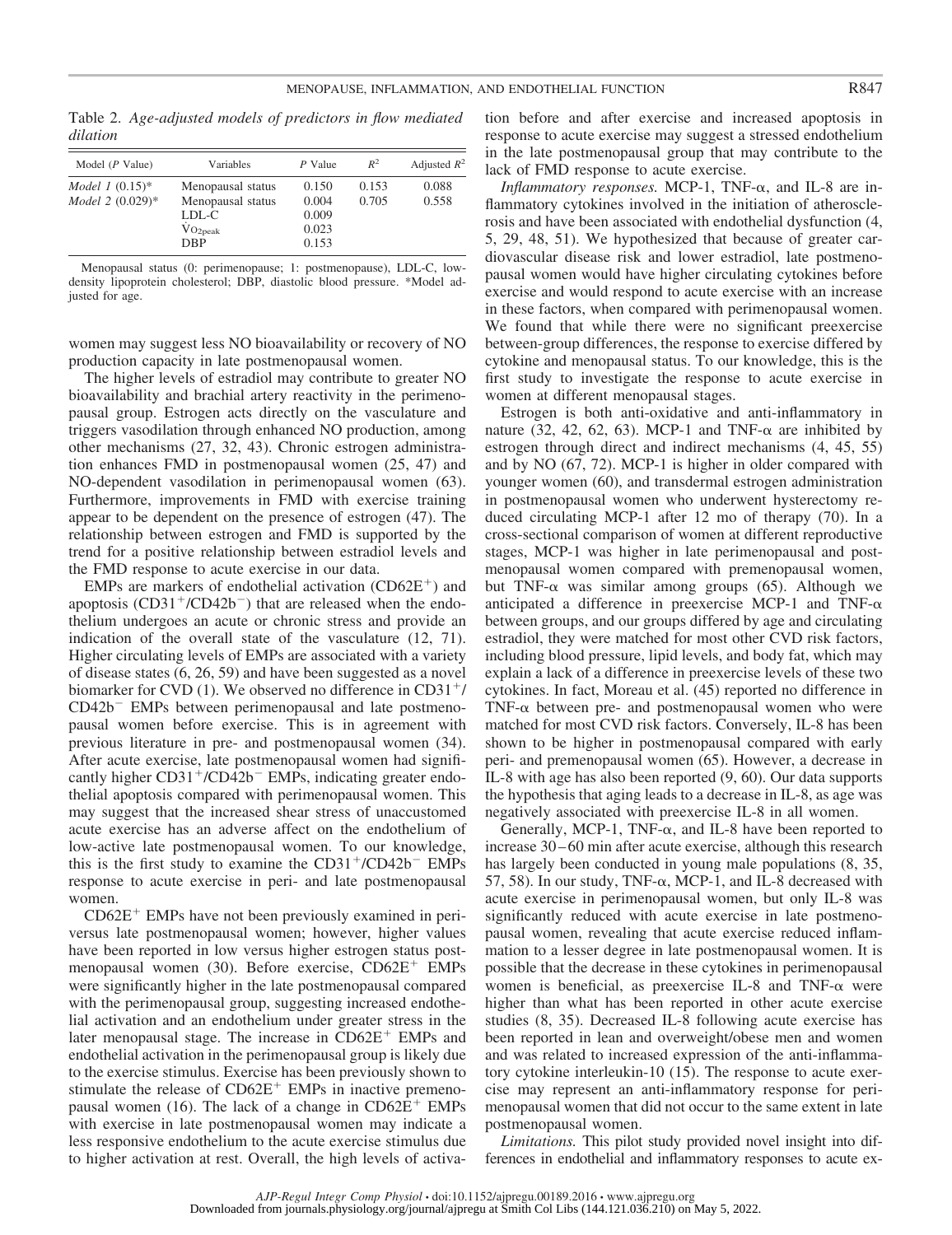ercise in perimenopausal and late postmenopausal but is not without limitations. First, the cross-sectional nature of the study does not allow us to infer causation or an independent evaluation of the effect of age from menopausal status. A sample size estimation was calculated on the primary outcome, FMD, that required 12 participants per group to detect baseline differences and 9 per group to detect differences in response to acute exercise. Calculations were based on baseline FMD responses in women across the menopausal transition (46) and changes in FMD after acute exercise in postmenopausal women (24). Calculations were completed with a one-tailed test, since we hypothesized that the FMD response would decrease with later menopausal stages. Therefore, it is possible that differences between groups may not have been detected due to the limited statistical power. Furthermore, it is likely that other inflammatory factors or reactive oxygen species may be involved in the observed endothelial and inflammatory responses. Future assessment of these markers will allow for a more complete understanding of changes in both endothelial function and inflammation and the interaction of these two factors as women progress through menopause.

#### *Perspectives and Signficance*

Our findings indicate that perimenopausal women have enhanced endothelial function and activation and decreased inflammation in response to acute exercise. Conversely, the endothelium of late postmenopausal women is less responsive to acute exercise and displays transient endothelial dysfunction with repeated FMD measurements. Overall, these data suggest that factors related to endothelial responsiveness are reduced in later menopausal stages. We speculate that intermittent ovarian hormone exposure in perimenopause is sufficient to reduce subclinical CVD risk. Further development and evaluation of strategies to maintain and improve endothelial responsiveness in women at different menopausal stages are necessary.

#### **ACKNOWLEDGMENTS**

The authors thank study participants and study personnel who assisted with data collection.

#### **GRANTS**

Funding was provided by research trust fund (to S. Witkowski), University of Georgia start-up funds (to N. T. Jenkins), and University of Massachusetts Amherst Commonwealth Honor's College Grants (to M. de Jonge).

#### **DISCLOSURES**

No conflicts of interest, financial or otherwise, are declared by the author(s).

#### **AUTHOR CONTRIBUTIONS**

C.S., and S.W. conception and design of research; C.S., M.d.J., and S.W. performed experiments; C.S., M.d.J., D.D.S., and N.T.J. analyzed data; C.S., L.M.T., M.d.J., N.T.J., D.D.S., and S.W. interpreted results of experiments; C.S. prepared figures; C.S. and S.W. drafted manuscript; C.S., L.M.T., M.d.J., D.D.S., N.T.J., and S.W. edited and revised manuscript; C.S., L.M.T., M.d.J., D.D.S., N.T.J., and S.W. approved final version of manuscript.

#### **REFERENCES**

- 1. **Amabile N, Guérin AP, Leroyer A, Mallat Z, Nguyen C, Boddaert J, London GM, Tedgui A, Boulanger CM.** Circulating endothelial microparticles are associated with vascular dysfunction in patients with endstage renal failure. *J Am Soc Nephrol* 16: 3381–3388, 2005.
- 2. **Anderson TJ, Uehata A, Gerhard MD, Meredith IT, Knab S, Delagrange D, Lieberman EH, Ganz P, Creager MA, Yeung AC, Selwyn**

**AP.** Close relation of endothelial function in the human coronary and peripheral circulations. *J Am Coll Cardiol* 26: 1235–1241, 1995.

- 3. **Apostolakis S, Vogiatzi K, Amanatidou V, Spandidos DA.** Interleukin 8 and cardiovascular disease. *Cardiovasc Res* 84: 353–360, 2009.
- 4. **Arenas IA, Armstrong SJ, Xu Y, Davidge ST.** Chronic tumor necrosis factor-alpha inhibition enhances NO modulation of vascular function in estrogen-deficient rats. *Hypertension* 46: 76 –81, 2005.
- 5. **Aukrust P, Halvorsen B, Yndestad A, Ueland T, Øie E, Otterdal K, Gullestad L, Damås JK.** Chemokines and cardiovascular risk. *Arterioscler Thromb Vasc Biol* 28: 1909 –1919, 2008.
- 6. **Bernal-Mizrachi L, Jy W, Fierro C, Macdonough R, Velazques HA, Purow J, Jimenez JJ, Horstman LL, Ferreira A, de Marchena E, Ahn YS.** Endothelial microparticles correlate with high-risk angiographic lesions in acute coronary syndromes. *Int J Cardiol* 97: 439 –446, 2004.
- 7. **Bonetti PO, Lerman LO, Lerman A.** Endothelial dysfunction: a marker of atherosclerotic risk. *Arterioscler Thromb Vasc Biol* 23: 168 –175, 2003.
- 8. **Christiansen T, Bruun JM, Paulsen SK, Ølholm J, Overgaard K, Pedersen SB, Richelsen B.** Acute exercise increases circulating inflammatory markers in overweight and obese compared with lean subjects. *Eur J Appl Physiol* 113: 1635–1642, 2013.
- 9. **Clark JA, Peterson TC.** Cytokine production and aging: overproduction of IL-8 in elderly males in response to lipopolysaccharide. *Mech Ageing Dev* 77: 127–139, 1994.
- 10. **Corretti MC, Anderson TJ, Benjamin EJ, Celermajer D, Charbonneau F, Creager MA, Deanfield J, Drexler H, Gerhard-Herman M, Herrington D, Vallance P, Vita J, Vogel R, International Brachial Artery Reactivity Task Force.** Guidelines for the ultrasound assessment of endothelial-dependent flow-mediated vasodilation of the brachial artery: a report of the International Brachial Artery Reactivity Task Force. *J Am Coll Cardiol* 39: 257–265, 2002.
- 11. **Craig CL, Marshall AL, Sjorstrom M, Bauman AE, Booth Michael L, Ainsworth Barbara E, Pratt M, Ekelund U, Yngve A, Sallis JF, Oja P.** International physical activity questionnaire: 12-country reliability and validity. *Med Sci Sports Exerc* 195: 3508 –1381, 2003.
- 12. **Curtis AM, Edelberg J, Jonas R, Rogers WT, Moore JS, Syed W, Mohler ER III.** Endothelial microparticles: sophisticated vesicles modulating vascular function. *Vasc Med* 18: 204 –214, 2013.
- 13. **D'Agostino Sr RBS, Vasan RS, Pencina MJ, Wolf PA, Cobain M, Massaro JM, Kannel WB.** General cardiovascular risk profile for use in primary care: the Framingham Heart Study. *Circulation* 117: 743–753, 2008.
- 14. **Dawson EA, Green DJ, Cable NT, Thijssen DH.** Effects of acute exercise on flow-mediated dilatation in healthy humans. *J Appl Physiol(1985)* 115: 1589 –1598, 2013.
- 15. **Dorneles GP, Haddad DO, Fagundes VO, Vargas BK, Kloecker A, Romão PR, Peres A.** High intensity interval exercise decreases IL-8 and enhances the immunomodulatory cytokine interleukin-10 in lean and overweight-obese individuals. *Cytokine* 77: 1–9, 2016.
- 16. **Durrer C, Robinson E, Wan Z, Martinez N, Hummel ML, Jenkins NT, Kilpatrick M, Little JP.** Differential impact of acute high-intensity exercise on circulating endothelial microparticles and insulin resistance between overweight/obese males and females. *PLoS One* 10: e0115860, 2015.
- 17. **Franklin NC, Ali M, Goslawski M, Wang E, Phillips SA.** Reduced vasodilator function following acute resistance exercise in obese women. *Front Physiol* 5: 253, 2014.
- 18. **Gaenzer H, Neumayr G, Marschang P, Sturm W, Kirchmair R,** Patsch JR. Flow-mediated vasodilation of the femoral and brachial artery induced by exercise in healthy nonsmoking and smoking men. *J Am Coll Cardiol* 38: 1313–1319, 2001.
- 19. **Go AS, Mozaffarian D, Roger VL, Benjamin EJ, Berry JD, Blaha MJ, Dai S, Ford ES, Fox CS, Franco S, Fullerton HJ, Gillespie C, Hailpern SM, Heit JA, Howard VJ, Huffman MD, Judd SE, Kissela BM, Kittner SJ, Lackland DT, Lichtman JH, Lisabeth LD, Mackey RH, Magid DJ, Marcus GM, Marelli A, Matchar DB, McGuire DK, Mohler ERIII, Moy CS, Mussolino ME, Neumar RW, Nichol G, Pandey DK, Paynter NP, Reeves MJ, Sorlie PD, Stein J, Towfighi A, Turan TN, Virani SS, Wong ND, Woo D, Turner MB, American Heart Association Statistics Committee, Stroke Statistics Subcommittee.** Heart disease and stroke statistics–2014 update: a report from the American Heart Association. *Circulation* 129: e28 –e292, 2014.
- 20. **Haram PM, Adams V, Kemi OJ, Brubakk AO, Hambrecht R, Ellingsen Ø, Wisløff U.** Time-course of endothelial adaptation following acute and regular exercise. *Eur J Cardiovasc Prev Rehabil* 13: 585–591, 2006.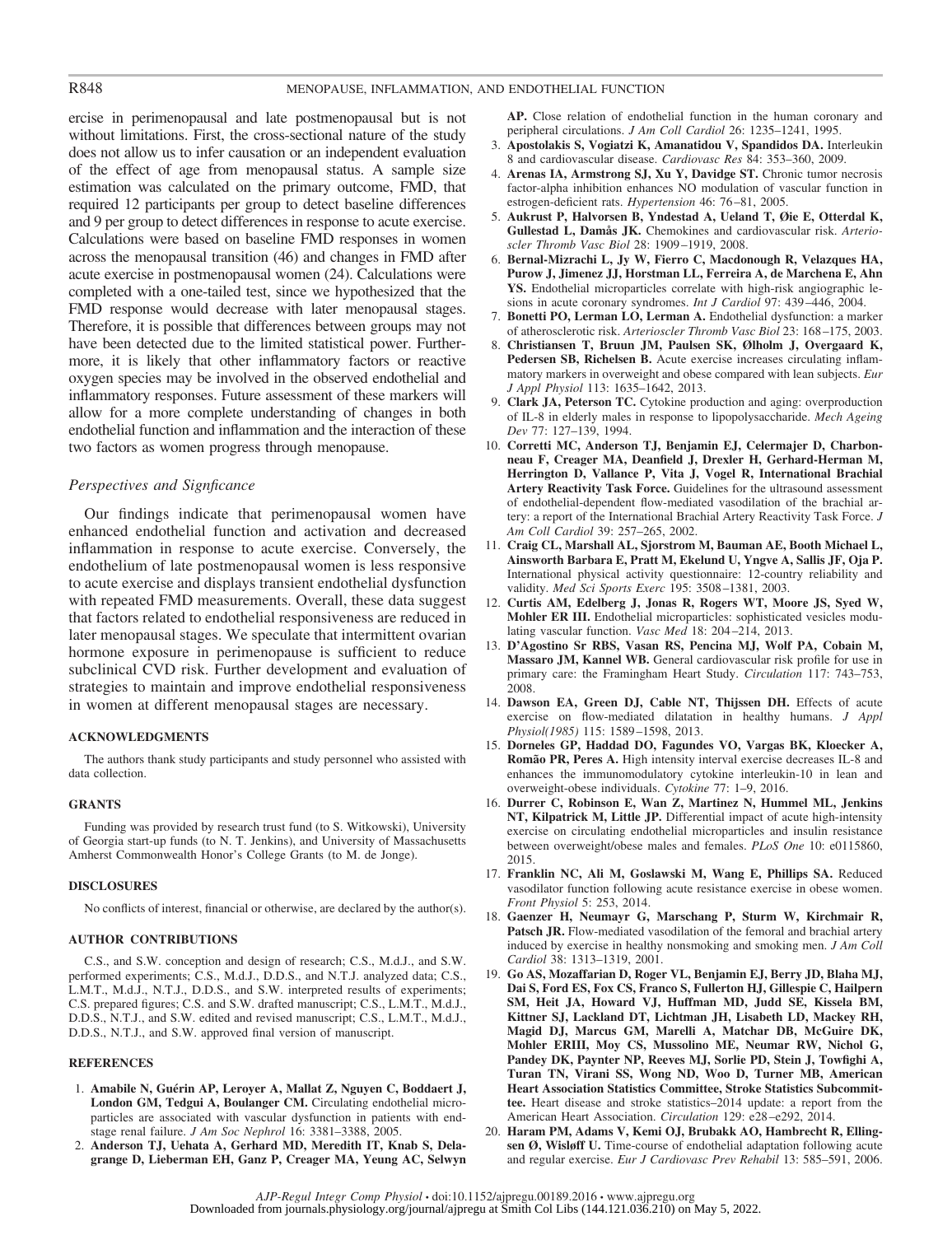- 21. **Harlow SD, Gass M, Hall JE, Lobo R, Maki P, Rebar RW, Sherman S, Sluss PM, de Villiers TJ, STRAW**-**10 Collaborative Group.** Executive summary of the Stages of Reproductive Aging Workshop  $+10$ : addressing the unfinished agenda of staging reproductive aging. *Climacteric* 15: 105–114, 2012.
- 22. **Harris RA, Padilla J, Hanlon KP, Rink LD, Wallace JP.** The flowmediated dilation response to acute exercise in overweight active and inactive men. *Obesity (Silver Spring)* 16: 578 –584, 2008.
- 23. **Harris RA, Padilla J, Rink LD, Wallace JP.** Variability of flowmediated dilation measurements with repetitive reactive hyperemia. *Vasc Med* 11: 1–6, 2006.
- 24. **Harvey PJ, Morris BL, Kubo T, Picton PE, Su WS, Notarius CF, Floras JS.** Hemodynamic after-effects of acute dynamic exercise in sedentary normotensive postmenopausal women. *J Hypertens* 23: 285– 292, 2005.
- 25. **Harvey PJ, Picton PE, Su WS, Morris BL, Notarius CF, Floras JS.** Exercise as an alternative to oral estrogen for amelioration of endothelial dysfunction in postmenopausal women. *Am Heart J* 149: 291–297, 2005.
- 26. **Helal O, Defoort C, Robert S, Marin C, Lesavre N, Lopez-Miranda J, Risérus U, Basu S, Lovegrove J, McMonagle J.** Increased levels of microparticles originating from endothelial cells, platelets and erythrocytes in subjects with metabolic syndrome: relationship with oxidative stress. *Nutr Metab Cardiovasc Dis* 21: 665–671, 2011.
- 27. **Hermenegildo C, Oviedo PJ, Cano A.** Cyclooxygenases regulation by estradiol on endothelium. *Curr Pharm Des* 12: 205–215, 2006.
- 28. **Hodges GJ, Sharp L, Stephenson C, Patwala AY, George KP, Goldspink DF, Tim Cable N.** The effect of 48 weeks of aerobic exercise training on cutaneous vasodilator function in post-menopausal females. *Eur J Appl Physiol* 108: 1259 –1267, 2010.
- 29. **Inoue T, Komoda H, Nonaka M, Kameda M, Uchida T, Node K.** Interleukin-8 as an independent predictor of long-term clinical outcome in patients with coronary artery disease. *Int J Cardiol* 124: 319 –325, 2008.
- 30. **Jayachandran M, Litwiller RD, Owen WG, Miller VM.** Circulating microparticles and endogenous estrogen in newly menopausal women. *Climacteric* 12: 177–184, 2009.
- 31. **Kallen AN, Pal L.** Cardiovascular disease and ovarian function. *Curr Opin Obstet Gynecol* 23: 258 –267, 2011.
- 32. **Khalil RA.** Sex hormones as potential modulators of vascular function in hypertension. *Hypertension* 46: 249 –254, 2005.
- 33. **Knowlton AA.** Estrogen and cardiovascular disease: aging and estrogen loss at the heart of the matter? *Future Cardiol* 8: 9–12, 2012.
- 34. **Kretzschmar J, Babbitt DM, Diaz KM, Feairheller DL, Sturgeon KM, Perkins AM, Veerabhadrappa P, Williamson ST, Ling C, Lee H.** A standardized exercise intervention differentially affects premenopausal and postmenopausal African-American women. *Menopause* 21: 1, 2014.
- 35. **Landers-Ramos RQ, Jenkins NT, Spangenburg EE, Hagberg JM,** Prior SJ. Circulating angiogenic and inflammatory cytokine responses to acute aerobic exercise in trained and sedentary young men. *Eur J Appl Physiol* 114: 1377–1384, 2014.
- 36. **Lansford KA, Shill DD, Dicks AB, Marshburn MP, Southern WM, Jenkins NT.** Effect of acute exercise on circulating angiogenic cell and microparticle populations. *Exp Physiol* 101: 155–167, 2016.
- 37. **Manson JE, Chlebowski RT, Stefanick ML, Aragaki AK, Rossouw JE, Prentice RL, Anderson G, Howard BV, Thomson CA, LaCroix AZ, Wactawski-Wende J, Jackson RD, Limacher M, Margolis KL, Wassertheil-Smoller S, Beresford SA, Cauley JA, Eaton CB, Gass M, Hsia J, Johnson KC, Kooperberg C, Kuller LH, Lewis CE, Liu S, Martin LW, Ockene JK, O'Sullivan MJ, Powell LH, Simon MS, Van Horn L, Vitolins MZ, Wallace RB.** Menopausal hormone therapy and health outcomes during the intervention and extended poststopping phases of the Women's Health Initiative randomized trials. *JAMA* 310: 1353– 1368, 2013.
- 38. **Matthews KA, Crawford SL, Chae CU, Everson-Rose SA, Sowers MF, Sternfeld B, Sutton-Tyrrell K.** Are changes in cardiovascular disease risk factors in midlife women due to chronological aging or to the menopausal transition? *J Am Coll Cardiol* 54: 2366 –2373, 2009.
- 39. **Matthews KA, Kuller LH, Sutton-Tyrrell K, Chang YF, Tietjen GE,** Brey RL. Changes in cardiovascular risk factors during the perimenopause and postmenopause and carotid artery atherosclerosis in healthy women. *Stroke* 32: 1104 –1111, 2001.
- 40. **Maturana MA, Irigoyen MC, Spritzer PM.** Menopause, estrogens, and endothelial dysfunction: current concepts. *Clinics (Sao Paulo)* 62: 77–86, 2007.
- 41. **Melgarejo E, Medina MÁ, Sánchez-Jiménez F, Urdiales JL.** Monocyte chemoattractant protein-1: a key mediator in inflammatory processes. *Int J Biochem Cell Biol* 41: 998 –1001, 2009.
- 42. **Mendelsohn ME, Karas RH.** The protective effects of estrogen on the cardiovascular system. *N Engl J Med* 340: 1801–1811, 1999.
- 43. **Mercuro G, Longu G, Zoncu S, Cherchi A.** Impaired forearm blood flow and vasodilator reserve in healthy postmenopausal women. *Am Heart J* 137: 692–697, 1999.
- 44. **Miller VM, Duckles SP.** Vascular actions of estrogens: functional implications. *Pharmacol Rev* 60: 210 –241, 2008.
- 45. **Moreau KL, Deane KD, Meditz AL, Kohrt WM.** Tumor necrosis factor- $\alpha$  inhibition improves endothelial function and decreases arterial stiffness in estrogen-deficient postmenopausal women. *Atherosclerosis* 230: 390 –396, 2013.
- 46. **Moreau KL, Hildreth KL, Meditz AL, Deane KD, Kohrt WM.** Endothelial function is impaired across the stages of the menopause transition in healthy women. *J Clin Endocrinol Metab* 97: 4692–4700, 2012.
- 47. **Moreau KL, Stauffer BL, Kohrt WM, Seals DR.** Essential role of estrogen for improvements in vascular endothelial function with endurance exercise in postmenopausal women. *J Clin Endocrinol Metab* 98: 4507–4515, 2013.
- 48. **Nelken NA, Coughlin SR, Gordon D, Wilcox JN.** Monocyte chemoattractant protein-1 in human atheromatous plaques. *J Clin Invest* 88: 1121–1127, 1991.
- 49. **Nerla R, Di Monaco A, Sestito A, Lamendola P, Di Stasio E, Romitelli F, Lanza GA, Crea F.** Transient endothelial dysfunction following flow-mediated dilation assessment. *Heart Vessels* 26: 524 –529, 2011.
- 50. **Niebauer J, Cooke JP.** Cardiovascular effects of exercise: role of endothelial shear stress. *J Am Coll Cardiol* 28: 1652–1660, 1996.
- 51. **O'Hayre M, Salanga CL, Handel TM, Allen SJ.** Chemokines and cancer: migration, intracellular signalling and intercellular communication in the microenvironment. *Biochem J* 409: 635–649, 2008.
- 52. **Padilla J, Harris Wallace JP RA.** Can the measurement of brachial artery flow-mediated dilation be applied to the acute exercise model. *Cardiovasc Ultrasound* 5: 45, 2007.
- 53. **Pyke KE, Tschakovsky ME.** The relationship between shear stress and flow-mediated dilatation: implications for the assessment of endothelial function. *J Physiol* 568: 357–369, 2005.
- 54. **Pyke KE, Jazuli F.** Impact of repeated increases in shear stress via reactive hyperemia and handgrip exercise: no evidence of systematic changes in brachial artery FMD. *Am J Physiol Heart Circ Physiol* 300: H1078 –H1089, 2011.
- 55. Rodríguez E, López R, Paez A, Massó F, Montaño LF. 17<sub>B</sub>-estradiol inhibits the adhesion of leukocytes in TNF- $\alpha$  stimulated human endothelial cells by blocking IL-8 and MCP-1 secretion, but not its transcription. *Life Sci* 71: 2181–2193, 2002.
- 56. **Rossi R, Nuzzo A, Origliani G, Modena MG.** Prognostic role of flow-mediated dilation and cardiac risk factors in post-menopausal women. *J Am Coll Cardiol* 51: 997–1002, 2008.
- 57. **Scott JP, Sale C, Greeves JP, Casey A, Dutton J, Fraser WD.** Cytokine response to acute running in recreationally-active and endurance-trained men. *Eur J Appl Physiol* 113: 1871–1882, 2013.
- 58. **Scott JP, Sale C, Greeves JP, Casey A, Dutton J, Fraser WD.** Effect of exercise intensity on the cytokine response to an acute bout of running. *Med Sci Sports Exerc* 43: 2297–2306, 2011.
- 59. **Shantsila E, Kamphuisen P, Lip G.** Circulating microparticles in cardiovascular disease: implications for atherogenesis and atherothrombosis 8: 2358 –2368, 2010.
- 60. **Sivro A, Lajoie J, Kimani J, Jaoko W, Plummer FA, Fowke K, Ball TB.** Age and menopause affect the expression of specific cytokines/ chemokines in plasma and cervical lavage samples from female sex workers in Nairobi, Kenya. *Immun Ageing* 10: 42, 2013.
- 61. **Störk S, van der Schouw Yvonne T, Grobbee DE, Bots ML.** Estrogen, inflammation and cardiovascular risk in women: a critical appraisal. *Trends Endocrinol Metab* 15: 66 –72, 2004.
- 62. **Sudhir K, Chou TM, Mullen WL, Hausmann D, Collins P, Yock PG, Chatterjee K.** Mechanisms of estrogen-induced vasodilation: in vivo studies in canine coronary conductance and resistance arteries. *J Am Coll Cardiol* 26: 807–814, 1995.
- 63. **Sudhir K, Jennings GL, Funder JW, Komesaroff PA.** Estrogen enhances basal nitric oxide release in the forearm vasculature in perimenopausal women. *Hypertension* 28: 330 –334, 1996.
- 64. **Swift DL, Weltman JY, Patrie JT, Saliba SA, Gaesser GA, Barrett EJ, Weltman A.** Predictors of improvement in endothelial function after